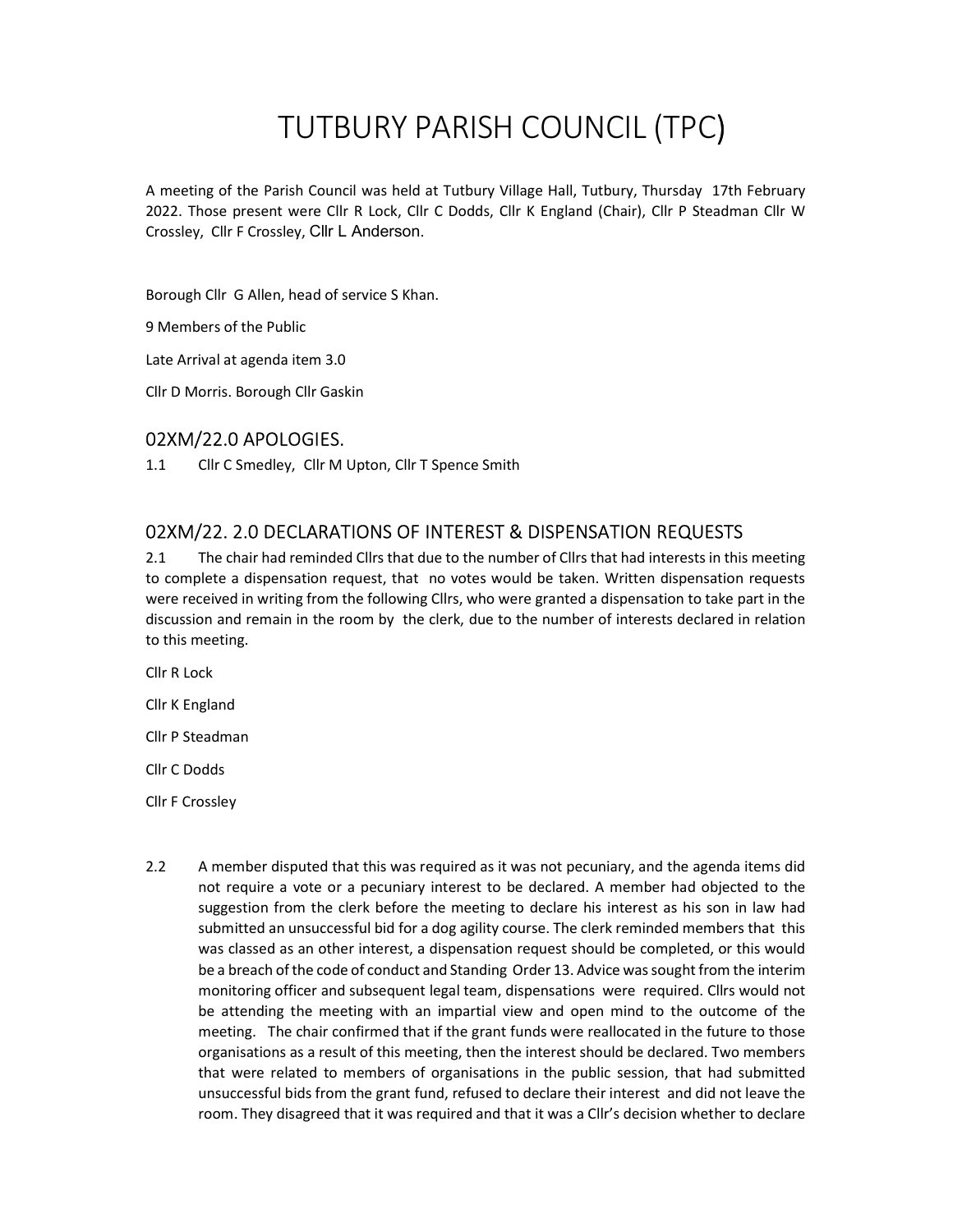an interest and dispensation request. The clerk advised that this was against the training that the parish council had received. The member did not attend the training due to personal issues but suggested to request the money back from the training. He recommended this in the previous meeting.

2.3 A member queried why Cllr Lock had left the room, in the previous meeting and not at this one. Cllr Lock confirmed that he had requested dispensation for this meeting to stay, but not for the previous meeting.

#### 02XM/22. 4.0 Public Participation

- 4.1 A representative from the Cricket club believed the grant process failed as an outdoor gym was granted funds with no evidence of required use or set location, when the cricket club was offering facilities for a 100 young people from underprivileged and ethnic backgrounds, and 150 adults. The club has been running for 150 years and are struggling financially, were not granted any funds to improve it. He believed that the section 106 money should be used for existing facilities in the village. He stated that the funds were wrongly distributed by the Parish and Borough Council on new facilities rather than the cricket club.
- 4.2 The cricket club member thought that the parish council had a lot of self-interest by submitting grant proposals and were competing against other organisations for the funds. He believed that the parish council should have raised funds using a different way. He did not agree that professional support should be used to apply for bids against the local organisations. The cricket club are now progressing bids with other organisations to raise the required funds. The member of the public felt let down and disappointed. Other organisations he reported felt let down were the village hall, the market and he allotments association.
- 4.3 The member of the cricket club suggested a compromise to reallocate the funds awarded. Some organisations should keep them. The parish council should compromise and work with the organisations that need the funds. Everybody should have got a little bit
- 4.4 A member from Tutbury market made a number of points on the grants process these were submitted in writing to the clerk and detailed below.

"Tutbury Market was set up by myself and others as a not-for-profit organisation in 2014 to save the struggling Tutbury High St. We brought thousands of visitors into Tutbury, and businesses started to flourish. After a break due to the pandemic, our beloved market is finished because elected Cllrs with little foresight made poor decisions due to their lack of local knowledge.

I asked questions at the last TPC meeting relating to these grants but have so far had no reply.

I have an FOI in with Mr Sal Khan and Cllr George Allen, Mr Khan has acknowledged as I requested, Cllr Allen, you have not.

Q. Cllr Gaskin told the last Tutbury PC meeting that Cllr Allen designed the system used to determine these grants. Who actually designed the system that was used?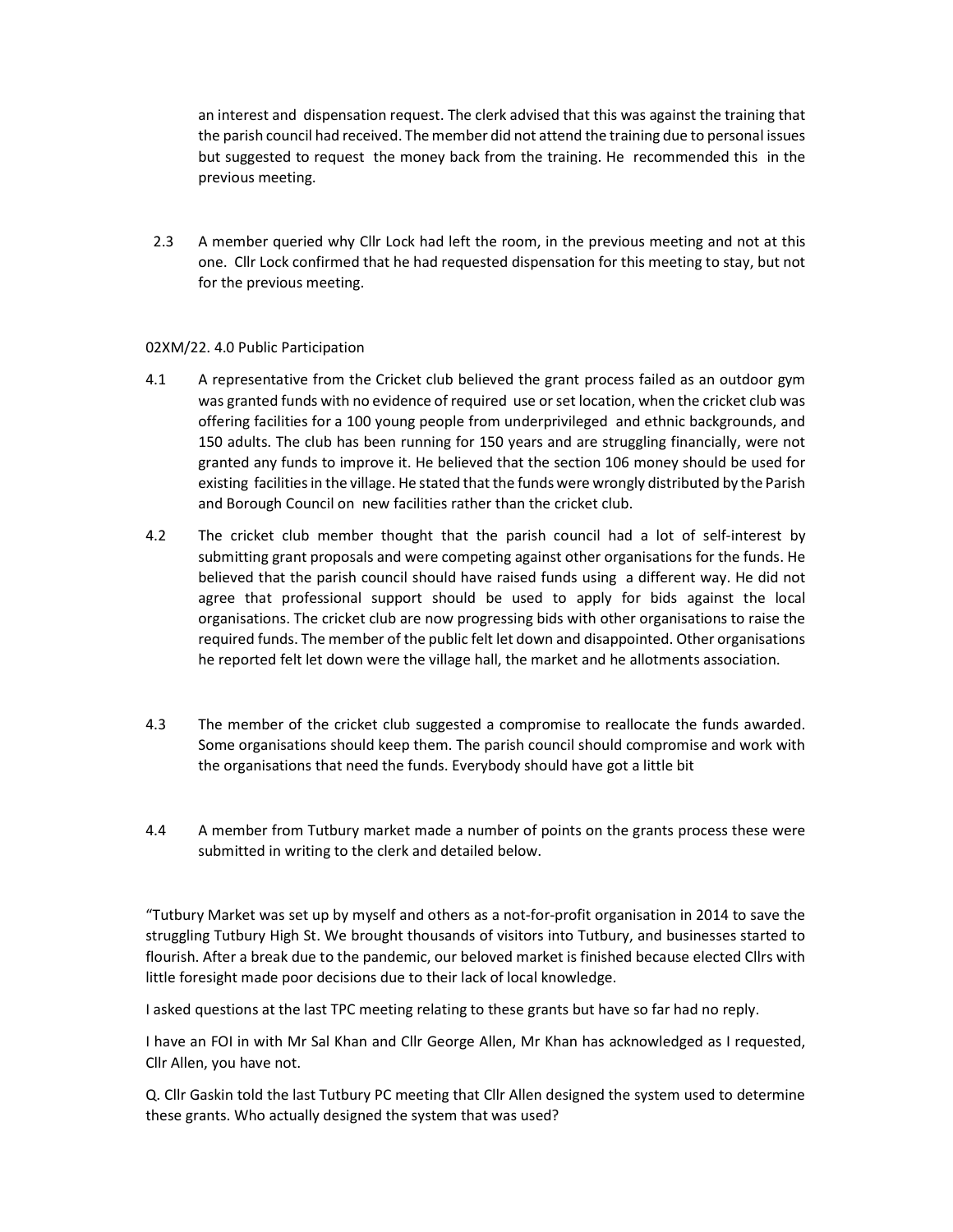Q. Originally the deciding panel consisted of five persons, Cllr Raybould resigned as a Cllr and County Cllr White, who we pay out of our taxes, decided he couldn't commit the panel. Why were they not replaced?

Q The Parish Council did not select Cllr Lock to be on the Panel, yet he was there representing Tutbury Parish Council. Whose decision was this?

Q. Why were there no agendas or minutes for these panel meetings? Councils and Cllrs are accountable to the public. Agendas and minutes should be published.

Q. Who actually made the decisions on which applicants were successful, Cllr Lock maintains he was one of a committee of 7 making the decisions and that council officers had equal weighting to Cllrs. ESBC website clearly states 3 persons, namely Cllrs Lock, Gaskin who resides in Burton and McGarry from Uttoxeter made the decisions. Both accounts cannot be truthful.

Q. I have been told by a council officer in writing that after the panel of 3 decided on which applicants were successful and the amount of the grant they would receive, an executive decision would be made. Who made that executive decision? Where is it recorded?

Please note, that I will be putting in 3 formal complaints.

No. 1. To ESBC about the process used to determine these grants.

No. 2. A Code of Conduct complaint about Cllr Lock's failure to declare an interest in the garden project that is on the estate where he lives and very near to his home, thus affecting the amenities near to his home and possibly even the value or saleability of his home. He did, however, declare an interest in two TPC projects. He did not declare an interest in any of the other applications although his interest in 2 applications could cause him to mark down the other applications since the funding pot was finite and all application in competition with each other. If it transpires that he has not been honest about Council Officers making decisions, I will include that too. I will be adding another part to this complaint about his behaviour under Nolan Principle 6, as listed on the .Gov website but this is in relation to him as a Borough Cllr and not Tutbury connected.

No3. A Code of Conduct complaint about Cllr Gaskin for breach of confidentiality. He discussed the Tutbury Market application with a member of the public. This is contrary to Paragraph 3, Schedule 12a of the Local Gov act. I may be adding further complaints under Nolan Principle 6 as listed on the .Gov website as the info is gathered.

I am awaiting any new info that comes to light from this meeting and from mine and others FOI requests before submitting the complaints. I have collated the necessary evidence for all complaints.  $\mathbf{u}$ 

- 4.5 A village hall representative spoke regarding replacement windows application that had been submitted to the grant fund. Due to the first tight deadline the application was sent in before the quotes were received. An email had been received confirming the grant request. However, they only received £10k not the full amount. Although it had since transpired other organisations had received the full amount and the village hall was the only organisation to not receive less than half the original bid. It was thought that the church had done the work before submitting their application which representatives' thought was wrong.
- 4.6 A member of the public spoke regarding the dog agility course that the Borough Council had agreed to allocate site for. This was due to be located at Ferrers Avenue Play area. A site was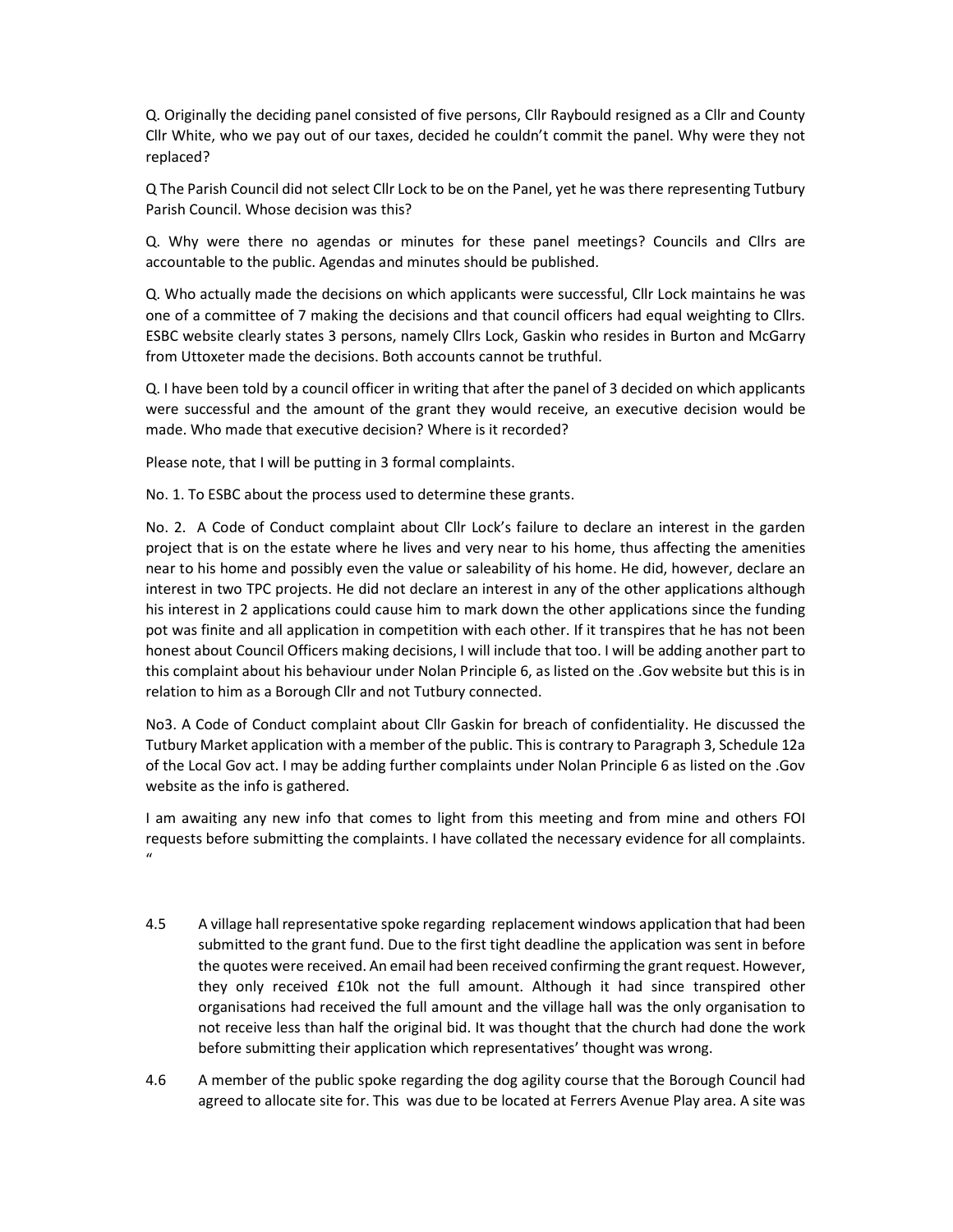allocated unlike the gym equipment grant bid, and it was a unique facility in Staffordshire. The whole process is disappointing.

4.7 A member of public concurred with cricket club that each organisation should have been granted something based on their own merit, despite their application submitted, everyone should have been given a slice. The village has been splintered and divides caused by this fund allocation process. The process is wrong, and it needs readdressing. He thought that Tutbury Market should have received something not cast aside. The market representative confirmed "that there was no Tutbury market any longer. it was finished, which would be detrimental to Tutbury High Street".

# 02XM/22. 5. TO INVITE BOROUGH COUNCILLOR GEORGE ALLEN TO ANSWER QUESTIONS REGARDING THE DISTRIBUTION OF THE £250K TUTBURY COMMUNITY FUND

5.1 Borough Cllr. G Allen would not discuss individual grant bids, complaints, and Freedom of Information requests as it would not be appropriate to do so.

5.2 The fund was created for community-based projects. East Staffs Borough Council (ESBC) have various different grant schemes and have been run before. Community applications were assessed against published criteria. Feedback has been given to the applicants and individual applications will not be discussed in a public meeting.

5.3 The 106-agreement fund was for community-based projects within a 2-mile radius of Tutbury. The original 106 agreement was for a community building that was not built, the agreement stated that if the parish council did not indicate that the community building was required within a 6-month deadline in Nov 2019 then £250k would be issued. The Parish Council did want the building and did request the building. However, communication was ignored, surrounding issues over the ownership not resolved and a member has collated the evidence to indicate this. Cllrs contacted the MP with the evidence of the need for a community building and could provide this again for Cllr. F Allen.

- 5.4 Members of the public did not agree with how the applications were assessed, the criteria and why were bank statements not requested. Questioned why existing local facilities were not visited prior to allocation of the funds.
- 5.5 A member raised concern in why the meeting was called before written responses to questions were received. In his view it was in the wrong order. He stated he wanted to address this at a later date and requested that the discussion be directed by the questions that were submitted in writing at to Cllr. G Allen.

#### Questions and Answers

1. The original sum was £450,000 later reduced to £250,000. What happened to the other £200,000?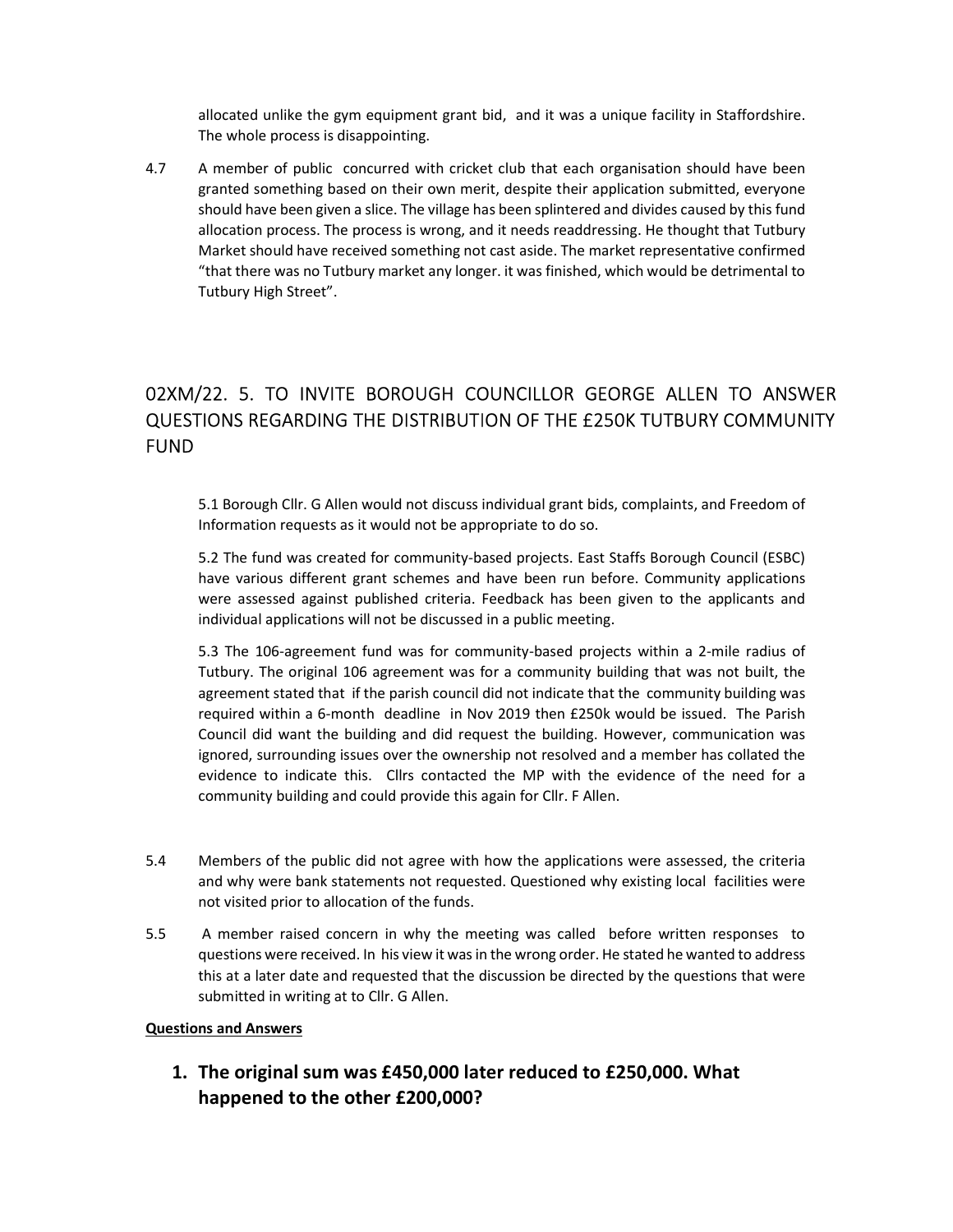The sum was always £250k as set out in the 106 agreements.

5.7 Cllr G Allen was interrupted whilst questions were addressed to him by members of the parish council and members of the public, Cllr Allen raised concern that he was able to respond appropriately due to constant disruption.

#### Q.2 A member of the public asked Cllr G Allen if he personally thought everyone should have received a small amount of the fund.

A. Cllr Allen stated that if that was the case then projects would not be completed within the deadline of the fund has to be spent as it would not be possible to complete the projects if not all the funds were received. Then fewer schemes would have been successfully completed.

In the event that the applications did not include the required supporting documents, or response to the question or details reasons why the responses could not be given. The council will judge that the organisation will be ineligible for the Tutbury grant scheme. Cllr Allen was not aware if any organisation were ineligible he was not on the panel. Cllr R Lock was on the panel . Cllr Lock reported that the panel were unanimous that the panel wanted to see all of the applications despite their eligibility. All applications were looked at.

### Q>5.8 A member of the public questioned why the outdoor gym with no research or set location in coved when equipment should be wiped down should be considered?

A member of the parish council corrected the member of public and stated that the gym application was applied for in three locations one of which was more eligible with no further permissions. The project was researched by the parish council by contacting other parish councils and residents on how they obtained the equipment, what the take up of use was, if equipment had been vandalised, and when opportunities came up purchased extra equipment. This was taken up. The gym equipment is open to everybody, not just children but adults and disabled users.

5.9 A PC member stated that the parish council voted to suspend the grant for the gym equipment until they were happy with the grant process, and he believed should have received responses to questions in writing to be able to do this. He requested the submitted questions to be addressed. The purpose of the meeting was not to discuss individual projects but the grant process.

5.10 A member of public asked Cllr lock, if the grant panel was unanimous in assessing the grant application. Borough Cllr Gaskin, who was also on the **panel said no votes were taken by the panel** and questioned how it was unanimous if no vote took place? Cllr lock said it was a consensus to look at all the bids.

 5.11 A parish council member asked what capacity Cllr Lock was representing at the meeting. He was a member of the Parish and Borough Council and could contribute appropriately. The member suggested questions could be emailed to Cllr Lock in his Borough Council; role of which he would submit.

 5.12 A member of the public enquired about his Freedom of Interests requests that were made and stated the were different and required different responses.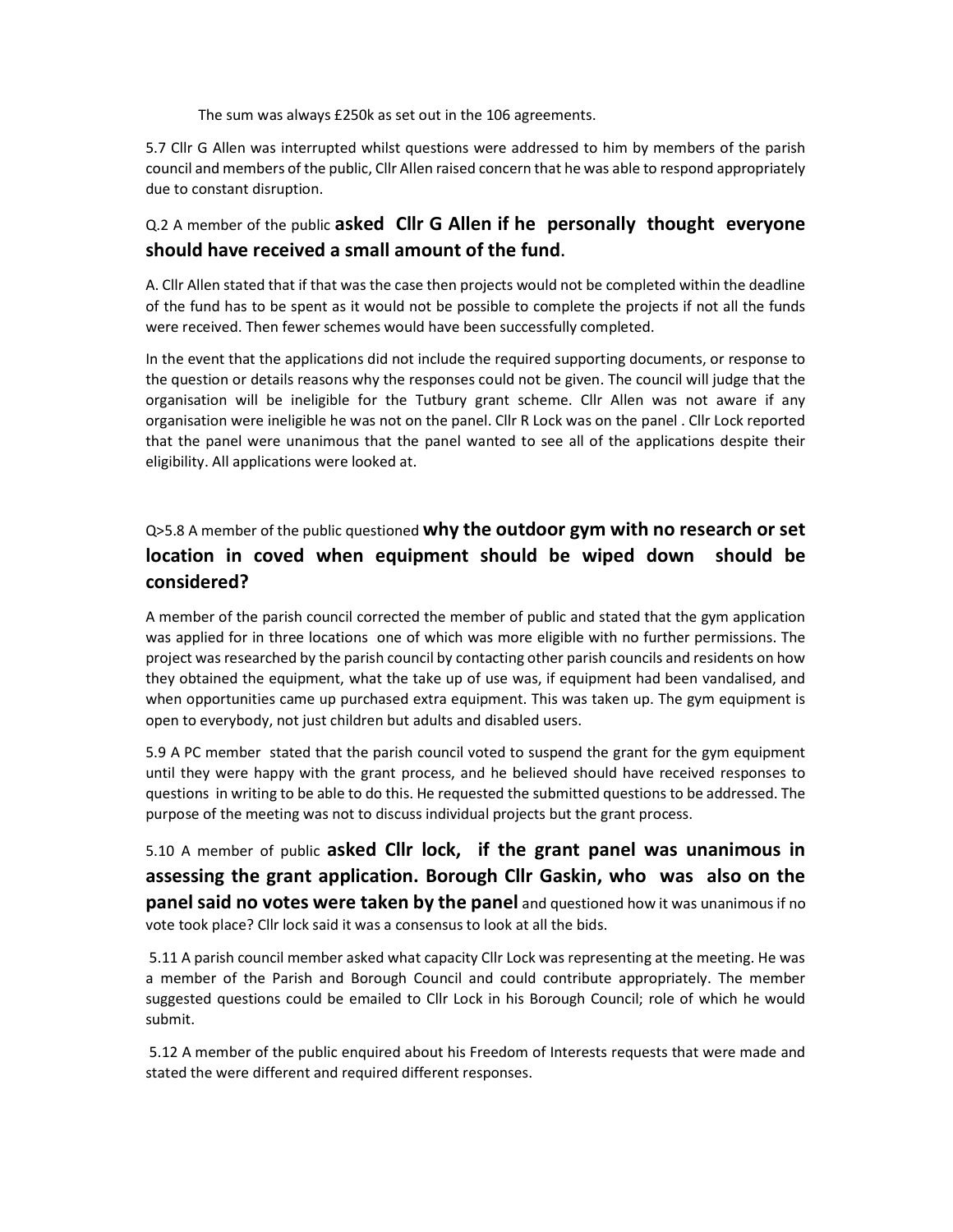#### 5.13 Who designed the system?

Cllr G Allen said it was based on previous grant schemes that had been run before and Sara Gummerson was appointed to administer this scheme.

#### 5.14 Questions were asked about the roles of Cllr R Lock and Cllr G Raybould in the process?

Cllr R Lock was asked to join the panel because he was the chair of the parish council by Cllr G Allen an executive member who had the role of putting a panel together for the process. Cllr R Lock was an elected Cllr for Tutbury and elected by the parish council to be chair. A parish council member interrupted and stated that R Lock had told the parish council he was not selected as a member of the parish council. The member asked the question why was he invited on the panel? Cllr Allen confirmed he was asked to be involved because he was the chair. Members disagreed with this. Cllr Lock should respond separately as he was invited because he was the chair and Cllr Allen was not aware what Cllr Lock had stated in previous parish council meetings.

5.15 No substitute members would have been appointed if Cllr R Lock did not continue as chair, the subsequent chair would not have been replaced or substituted due to the time and the need for progression through the process. It would have depended how far through the process and how many meetings had taken place. However, this did not come up and was not an issue. The wording on the Borough Council website states that R Lock is a former chair. This was incorrect and had caused issues for the parish council.

 Cllr Allen lives in Uttoxeter and does not have Tutbury knowledge so appointed elected Tutbury members including the County Cllr who represented Tutbury and the ward Cllrs and the parish council chair. Borough Cllr McGarry was asked to sit on the panel who assesses other fund schemes.

5.16 The fund was created, and notifications were sent out on social media and the parish council sent out notifications about the fund. Applications were assessed against a published criteria and scored on five areas.

- 1. Project proposal need and purpose the score was 1 if limited information was provided and scored 10 if the information provided was comprehensive.
- 2. Who and how will the community benefit which made up 25% of the overall score. 1 was scored with limited description and 10 would be awarded if the information set out clearly how the money would be spent.
- 3. 20% of the assessment framework was project constraints risk and funding arrangements, covering joint funding which would be considered more accountable , comprehensive statements of risks and funding would have scored 10.
- 4. Demonstrating deliverability of the projects if funding was half of the project, then this would reduce the chances that the project would be delivered.
- 5. Value for money and overall value to the community.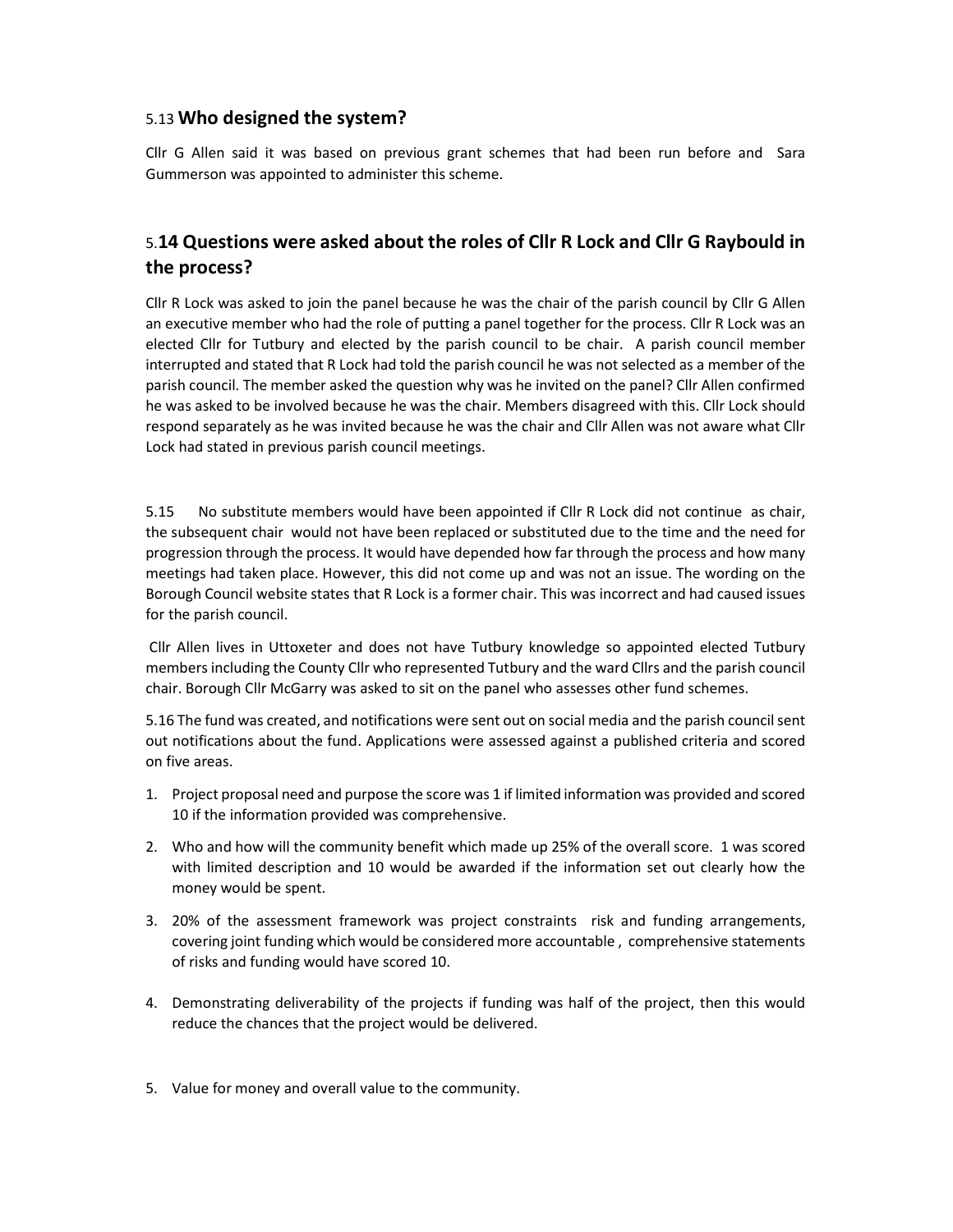- 5.17 Parish Cllr R Lock took part in the grant meetings before he was elected as a Borough Cllr. The process had concluded before his appointment.
- 5.18 Borough Cllr Raybould was invited to most of the meetings whether or not he attended he was invited and not replaced, as no election had taken place. The last meeting took place after he had resigned from the Borough Council.

#### 5.19 Questions around agendas and minutes were required?

- 5.20 The Borough Council work very differently to parish councils. A Leader is delegated the authority to pick a cabinet and carry out their duties. The cabinet members have more powers than others to be able to process the grant scheme. He could have made the decisions on how the grant money was spent himself, but he elected a panel to do this. He could have elected the parish council to do this, but as he expected the parish council to submit a bid this would not have been appropriate and could have been biased. There are no requirements for agendas and minutes and many meetings take place that are not minuted. The system is used all over the country. The outcomes were minutes and can be accessed through the Borough Council website.
- 5.21 A parish council member stated that he had been made to jump through hoops in declaring his interest and questioned why the Borough council were above this system? Cllr Allen stated he was not above it and did have a view on what he had witnessed at the start of the parish council meeting. If a member has got an interest to declare there is the normal process. During the 6 meetings that took place Cllr R Lock did vacate the room when the parish council bids were discussed. A parish council member stated that he thought that process was flawed as you were relying on the honesty of the person in the room at that time and questioned what would happen if they were not honest and did not declare an interest. It is down to the Cllr to say as it is in parish council meetings. If it transpired that further down the line it would get picked up through a complaint to the monitoring officer. Cllr Allen believed that there are complaints being made around interests declared. There is an accountability process for members.

#### 5.22 Were there any criteria related to value for money?

Yes, as previously stated.

5.23 A member of public asked is there a time frame to allocate the money?

- 5.24
- 5.25 There is , it has to be spent by Nov 2022 and this will be included in the confirmation letter. This has been put in place by the Borough Council to make sure that the money is spent before the deadline from the developer. If it was not spent the money goes back to the developer.

#### 5.26 How many people were on the decision panel?

Cllr R Lock, Cllr G Raybould, Cllr McGarry and Cllr Gaskin

. Which representatives were familiar with the local area?

Cllr R Lock and Cllr S Gaskin.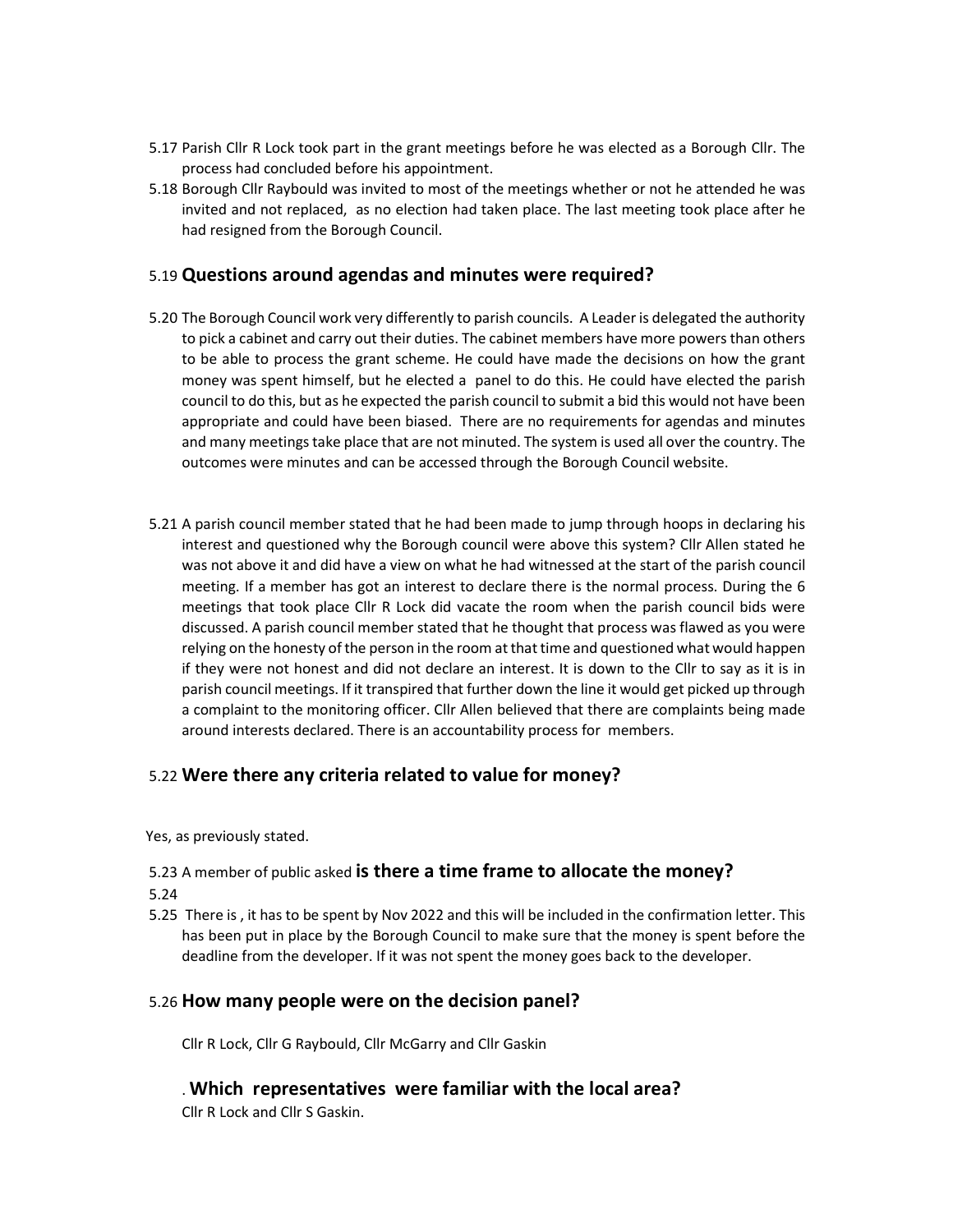## 5.27 Why when representative did not attend were they replaced by other local representatives? What was the urgency?

#### 5.28

 Cllr Allen believed the process took far too long as it was. Members of the public pointed out that if Cllr R Lock had declared an interest there would be none from Tutbury to make the decisions.

5.29 A member of the public stated that Cllr R Lock had a pecuniary interest in the applications for the community garden on Heritage Park estate as he had previously said that those residents who purchased houses on the estate had contributed to the fund. Cllr Alen suggested that was up to the member of public to raise a complaint as the matter could not resolved at this meeting.

#### 5.30 The question was raised if the funding should be restarted again ?

However, organisations who received the funding would not want that to happen.

### 5.31 A parish council member asked were all local bodies invited to apply for a grant. How were they contacted?

A press release was issued, it is dependent on the local press publicises it. It was added to the website and social media channels. The Parish council added it to their website and local groups had been emailed by the parish council. It was not reasonable to have to contact every local organisation. The member stated a list was in Tutbury Village News.

#### 5.32

### 5.33 Were the grant applications evaluated one against the other to test clarify of decision making? Were they being fair to everybody?

Cllr Allen said that the danger would be take away funds from some groups and put them on another was something that they wanted to avoid. The panel wanted to award the best projects to the full. Some applications were granted one or two parts of the entire project.

5.34 A member stated that he was not in support of the parish council making any applications and has been against it for the whole process. However, the County Council has a building and part of a grant bid was to repair or replace parts of the building. The County Council have the ability to fund this. Cllr Allen stated that part of the funding, you have to prove as part of the audit process. Is It ok to use funds on a county council building? The purpose of the grant was to impact on the local community, so it was to the detriment of the community that they do not spend money on the building, so part of the fund could benefit the community in supporting this grant application.

5.30 A parish council member said that for the parish council to spend money on equipment without public debate that would be a very odd decision to make. Cllr Allen said if the application scored highly on the five criteria that then money would be awarded.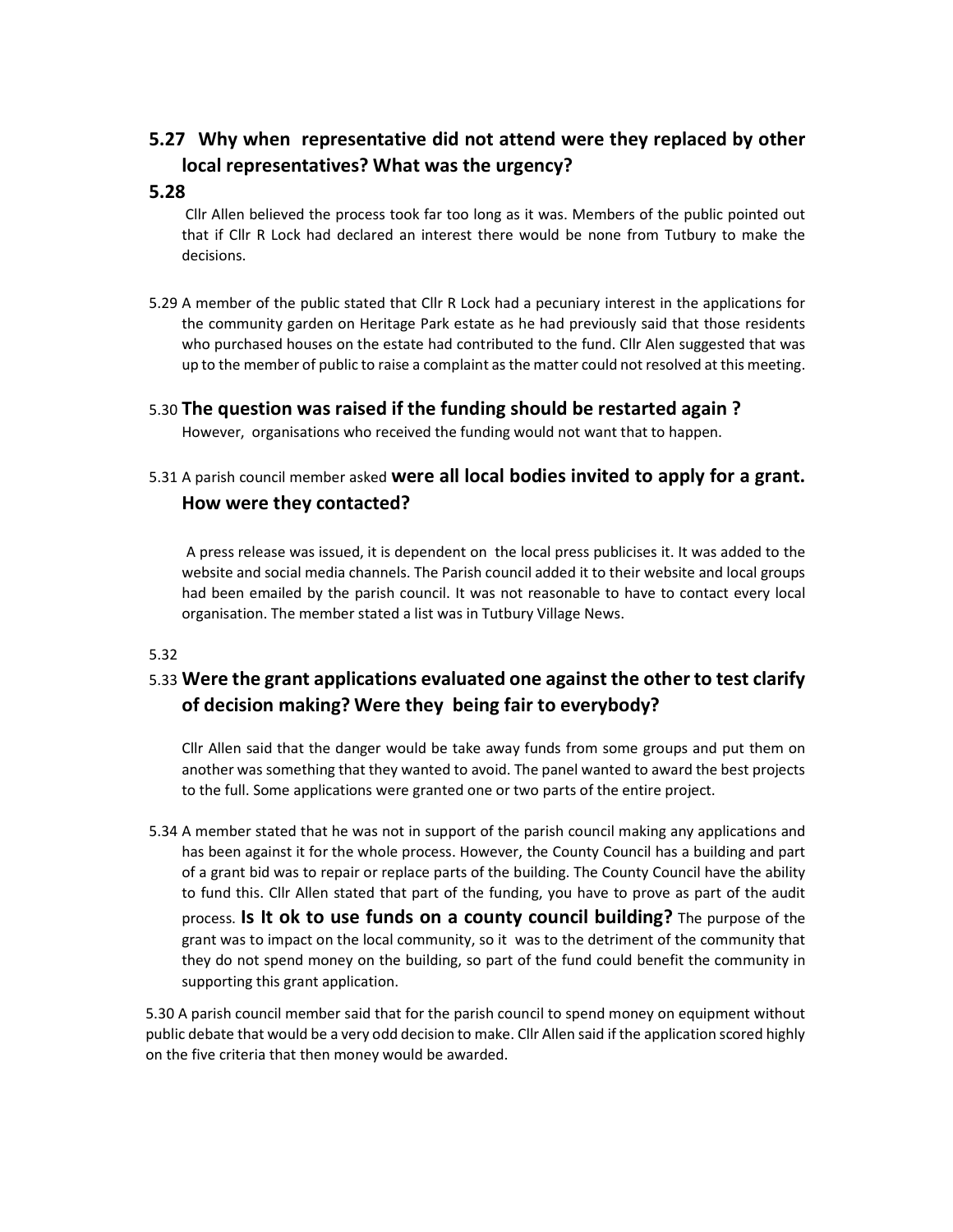5.31 A parish member said there was a rumour that Borough councillors submitted their own ranking. If applications were ranked in order of the points they were scored, would the percentage of funds be allocated in that order?

No this was not done and there were no criteria outside of the scoring system.

### 5.32 Where match funding was not secured to complete a project. Would the funding be returned?

There would be no rush to take the funds back if the deadline had approached and the money was not spent ESBC would work with the organisation to resolve this.

5.33 If the parish council declined their funding ESBC can recycle the funds through the process or question if the fund would be reopened and ask for new applications. Questions raised how could the money be reassigned after the deadline?

A deadline was put in by ESBC to ensure that the money is spent before the 106 deadline kicks in and if not spent then it is returned the developer, and nobody gets the money. Therefore, the deadline was set to allow the ESBC to reallocate if necessary.

## 5.34 The panel made recommendations but did not make the final decisions. A member queried the wording final decision panel was used on the ESBC website?

 All the applications were seen by Cllr G Allen, and he received he recommendations from the panel and the scores from each Project and made the decisions.

### 5.35 A member asked if funds were allocated to community groups how will it be monitored by ESBC to ensure clarity and accountability of the scheme? Evidence will be required that the money has been spent in line with the application. This may include reports, visits, or photographic evidence.

# 5.36 Did the committee visit any of sites or buildings that the applicants included in their bids? If not ,why not? If they did how many and which were ones?

#### 5.37

No, the panel did not as it is not how grant funds are done. It is not a reasonable expectation because not all funds requested were for places to visit, a member of the public interrupted. The PC member said he did not agree with how this was done as he would personally have visited sites before signing off amounts of that size. However, Borough Cllr G Allen clarified that some things could not be visited for example a vehicle due to be purchased this would not require a visit. Therefore, it would not be appropriate to visit some project proposals but not others. It would not be fair. The member was making the point that for some projects the Borough Council had the opportunity to visit some sites, but they chose not to. This has caused some of the anger and it is felt that it has been done behind closed doors. The criticism has been made to the Borough Council that the panel members were not from Tutbury so if some panel members could visit and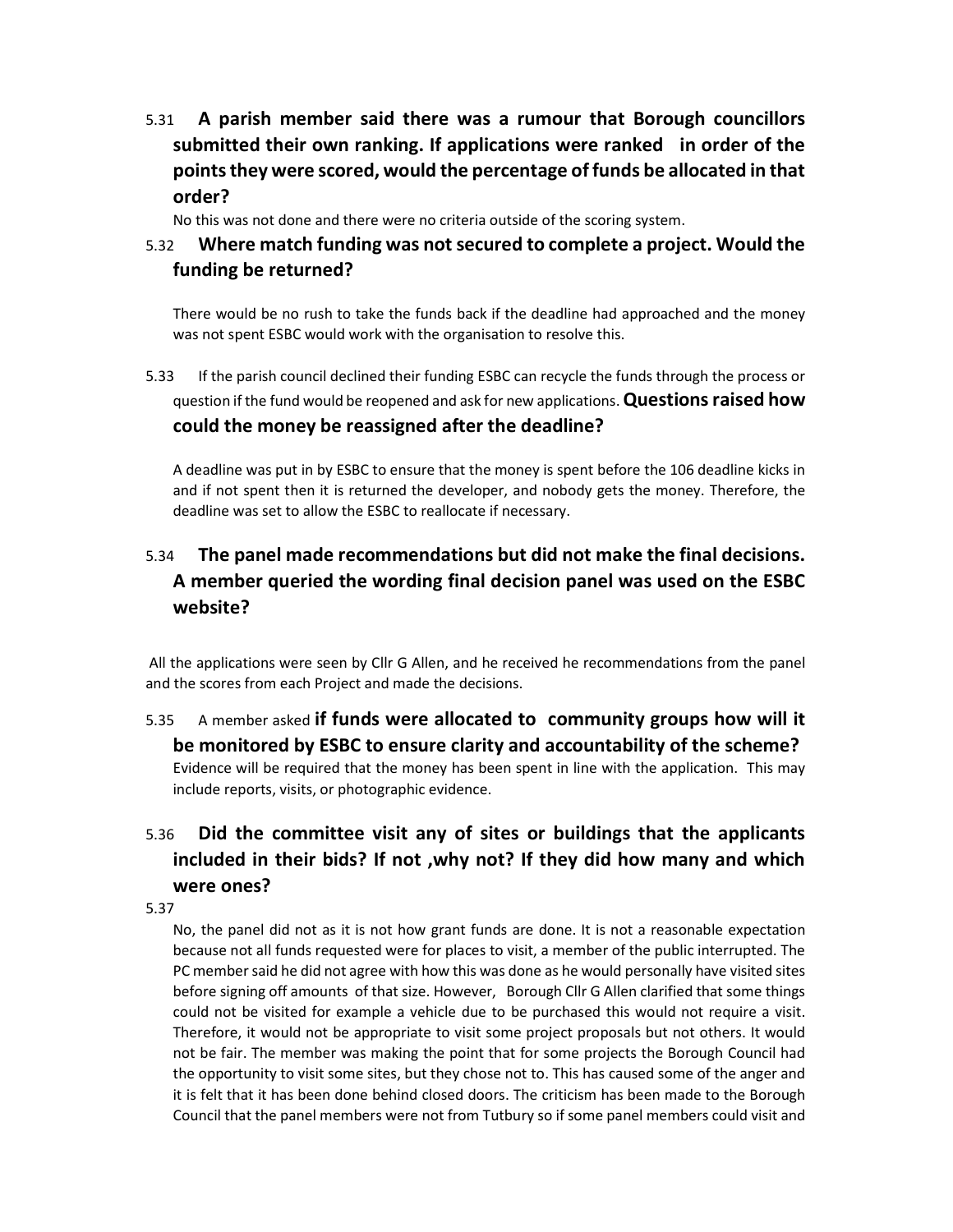some were not able to then again this would not be fair. The panel was chosen from elected members, and it was Cllr G Allen's decision to do that. Other members from the parish council rather than the chair would not have been appropriate as 2 applications were received from the parish council. A member of the public questioned why any member of the Parish Council was included on the panel as they would have an interest that should be declared. By not having a parish council member would have meant that only one person on the panel without local knowledge would be left on the panel and that was not thought to have improved the process.

# 5.38 A member stated that other developments subject to 106 agreements had been awarded the money to parish councils to spend as they had better knowledge of the area than the district council. Why was that criteria not applied to Tutbury?

.Cllr G Allen said it would be a different district different council he would not be able to comment. on. However, a member of public questioned , a development in Branston was handled differently with the ESBC? The parish council in Branston came to a quick conclusion as to how the money should have been spent. Tutbury Parish Council did not come to quick resolutions with these developers. Parish Councillors disagreed with that statement. The parish council felt that there was no indentation that the community building would be built and that the site would be reallocated for housing.

### 5.39 A member questioned if there was an opportunity of the parish council chose not to accept the grant funding what would happen?

5.40

Cllr G Allen stated that RSBC would have to decide if the grant process would open to new applicants or revisit applications already received. A member stated that it would be up to the parish council to decide but why was there never any discussion at the ESBC level what would happen if the money was not allocated spent or returned?  $He$ felt that was a big flaw in the process.

Cllr G Allen said that there is a deadline that this money has to be spent and they would not want it returned to the developer. Cllr Allen confirmed that no decisions on reallocations had been made.

### 5.41 A member asked why ESBC did not take the community building on that was proposed?

Cllr G Allen could not comment on why the Parish Council would not want the building, PC members said that the PC did want the building, but their emails were ignored. Cllr G Allen asked for evidence of this, and he thought this would be unusual.

### 5.42 A member asked Cllr G Allen if he was happy with the way the process had been handled as he had signed off the grant allocations?

Cllr Allen had not expected the fund to be so controversial and he did not believe that those who got funds would want to rerun it. The PC member added if you were not happy with how it had